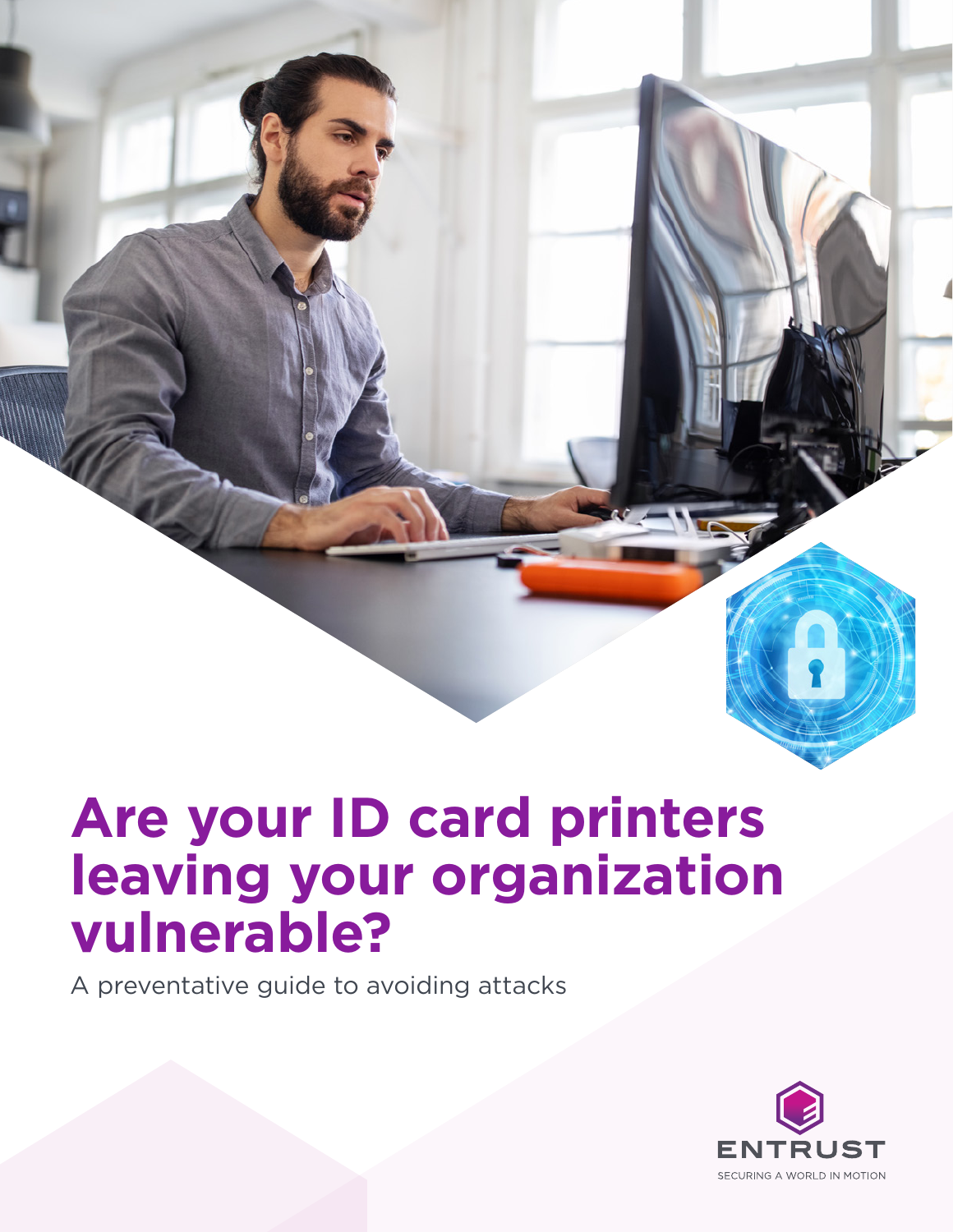#### **INTRODUCTION**

When not properly secured, connected printers can act as an entry point for unauthorized users, i.e., hackers, looking for high-value data. An important part of many corporations, ID printers are often under-secured and overlooked IoT devices, making them a target for cybercriminals. While a 2019 study revealed that 59 percent of organizations reported an incident of print-related data loss in the previous year,\* you can protect your organization and avoid such attacks.

### The state of the network: All connected devices are vulnerable to attacks

Printers have been part of connected ecosystems for decades. Even your basic desktop office printer is connected to an online server. Today, ID card printers are another attractive target for cybercriminals.

A 2019 study showed that 11 percent of security incidents reported by organizations over the previous year were print-security related.\* Sophisticated cybercriminals are looking to exploit your vulnerabilities, whether that's with your basic desktop printer or more specialized printing operations such as those for secure credential issuance.

For organizations with credential issuance operations for the enterprise and healthcare worlds, a breach to the secure printing environment could spell disaster.

\* Quocirca Global Print Security Landscape, 2019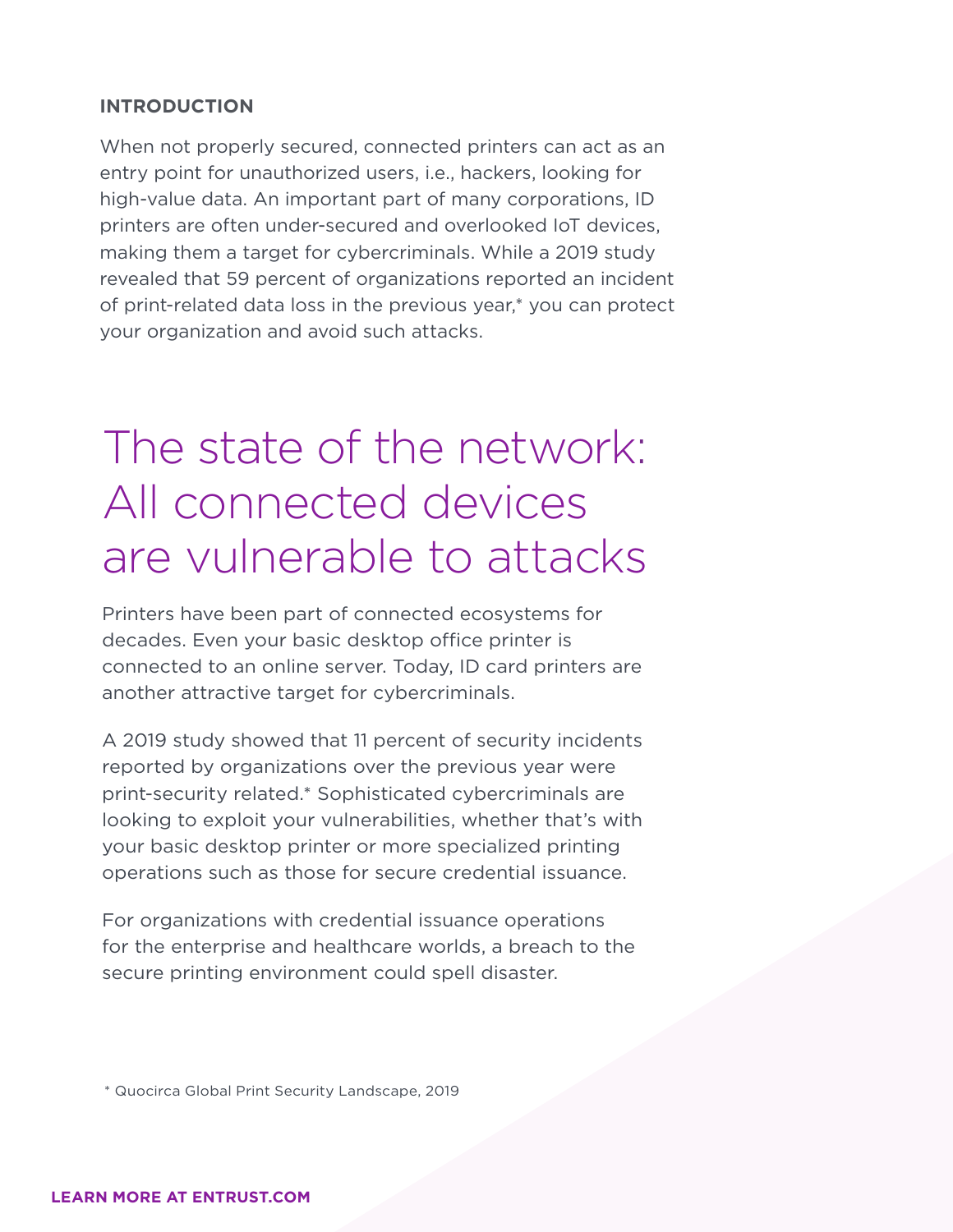The danger of compromised sensitive issuance data from a secure ID operation is clear, but these attacks don't just target the information transmitted to a printer.

Whether for sport, for ransom, or to gain access to higher-value data, cybercriminals are waiting to exploit the vulnerabilities that are common, even standard, in ID card printers. They can gain access to other databases and networks via a "hacked" printer, compromising more sensitive information.

A print-related breach could also lead to a DoS attack that shuts down an entire issuance operation for an extended period of time – an equally devastating threat.



"REST ASSURED, AS A SECURITY COMPANY, ENTRUST DOES REGULAR ROUNDS OF INTERNAL VULNERABILITY AND PENETRATION TESTING OF OUR PRODUCTS – INCLUDING ID PRINTERS – BY QUALIFIED THIRD-PARTY ASSESSORS."

- Mark Ruchie, VP and Chief Information Security Officer, Entrust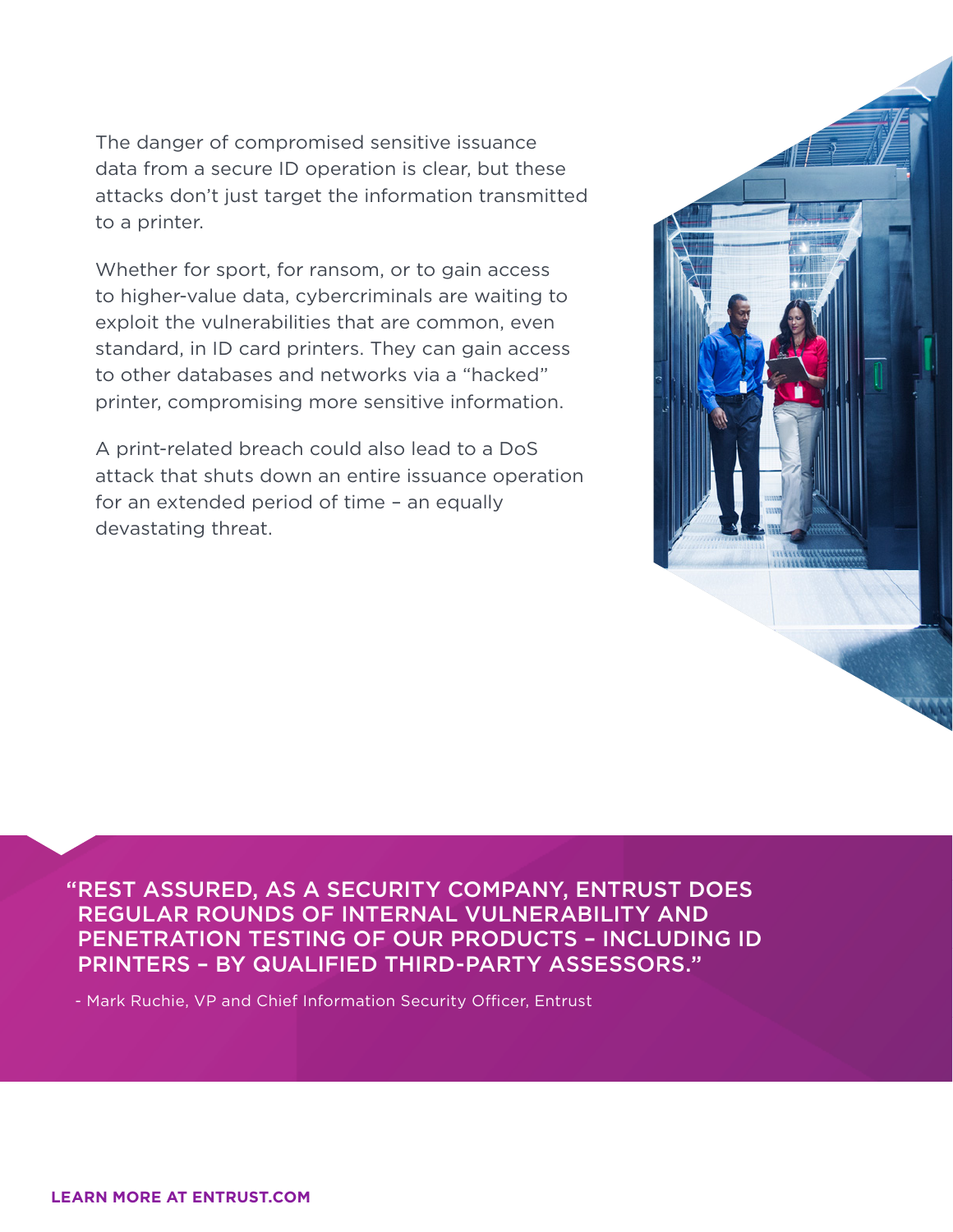## Avoid attacks by creating a secure print environment

Easy for us to say, right? Well, creating a secure print environment is actually very manageable. Just follow these four steps:

### **1. Look at the security of your entire printer environment.**

Be sure to include all connected elements of both physical and digital issuance and your personalization ecosystem.

Physical security requires securing facilities, employees, personalization software, supplies, card stock, and the printers themselves. The range of technology is constantly expanding: Alarms, locks, security cameras, identification badges, and access cards all help control who can physically access the spaces of your issuance operation. Also consider hours of operation, separation of duties between staff for appropriate checks and balances, activities that require multiple approvers, and logging of key activities.

Remember, any time human activity is required, it's important to provide proper screening and training to prevent internal threats or vulnerabilities to social engineering schemes.

Digital security begins with protecting the software applications used to issue credentials, manage printers in a fleet, manage inventory, or connect with other components of your digital ecosystem. Many traditional applications are likely already behind a firewall to limit access, but externally hosted solutions (i.e., cloud software) bring about new challenges in terms of access and network security.

THE DEVICES IN YOUR ECOSYSTEM – INCLUDING YOUR ID CARD PRINTERS – MUST BE AUTHENTICATED TO PREVENT SOPHISTICATED CYBERCRIMINALS FROM GAINING ACCESS TO YOUR ENTIRE PRINT NETWORK AND BEYOND.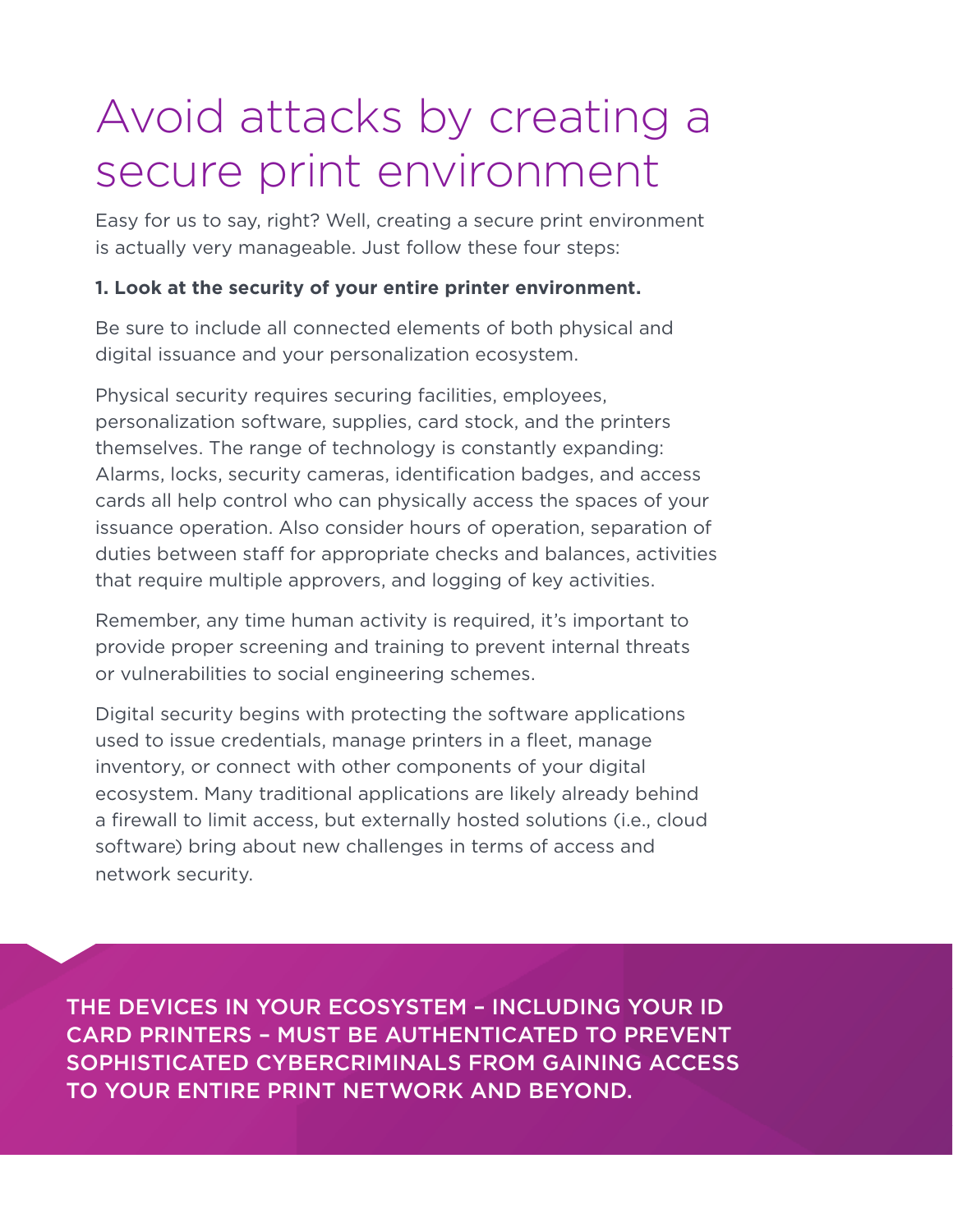#### **2. Construct a map of all parts.**

Include all printer hardware, all software and devices connected to your print network, and how your print environment fits within your larger connected ecosystem.

#### **3. Prioritize firmware updates.**

It's imperative that maintaining up-to-date printer firmware becomes a core component of your printer maintenance protocol – and your overall security strategy. While updates certainly improve functionality and resolve reported issues, they also provide security features and address new security threats. By ensuring your print environment is using the latest printer firmware, you can help protect your printers against ever-evolving threats, while ensuring optimal performance and efficiency.

#### **4. Understand what is "normal."**

Once you identify what normal activity is, "abnormal" activity can quickly be isolated and neutralized. We call this rapid remediation, because unfortunately, even proactive security can't always prevent a print-related breach. If an attack does happen, identifying it and limiting its impact is the key to mitigating overall security risks.

Security threats are constantly evolving, and to be effective, your security efforts must evolve too. An important step is prioritizing the regular firmware updates for your printer hardware. This will keep you at the leading edge of security for your print environment. Regularly conducting reassessments of the security of your print environment will help identify new vulnerabilities before they turn into breaches.



#### PRINTER SECURITY STRATEGY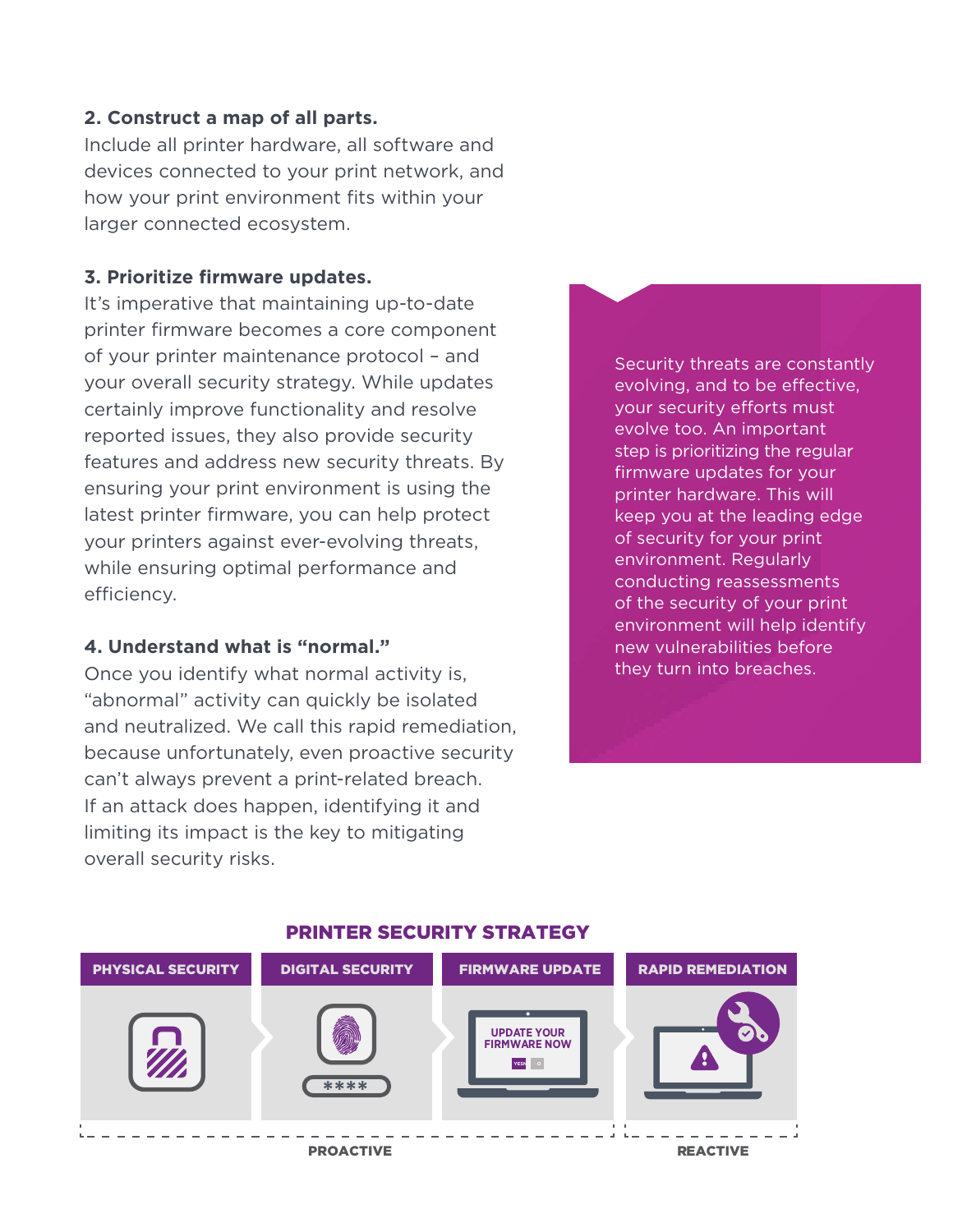# The Entrust difference: outstanding performance, exceptional security

When you get your printer from a security company like Entrust – as opposed to getting your security from a printer company – you get the confidence and trust, as well as outstanding performance and exceptional security, that comes with 50 years of industry experience and innovation.

Our experts are constantly monitoring security threats and vulnerabilities, and developing new security measures to keep our printer hardware one step ahead of cybercriminals.



### **WHAT TO DO TO KEEP YOUR PRINTERS SECURE:**

 $\vee$  Change passwords as soon as you set up your printer  $\vee$  Disconnect from unused functionality and/or ports  $\blacktriangledown$  Keep firmware updated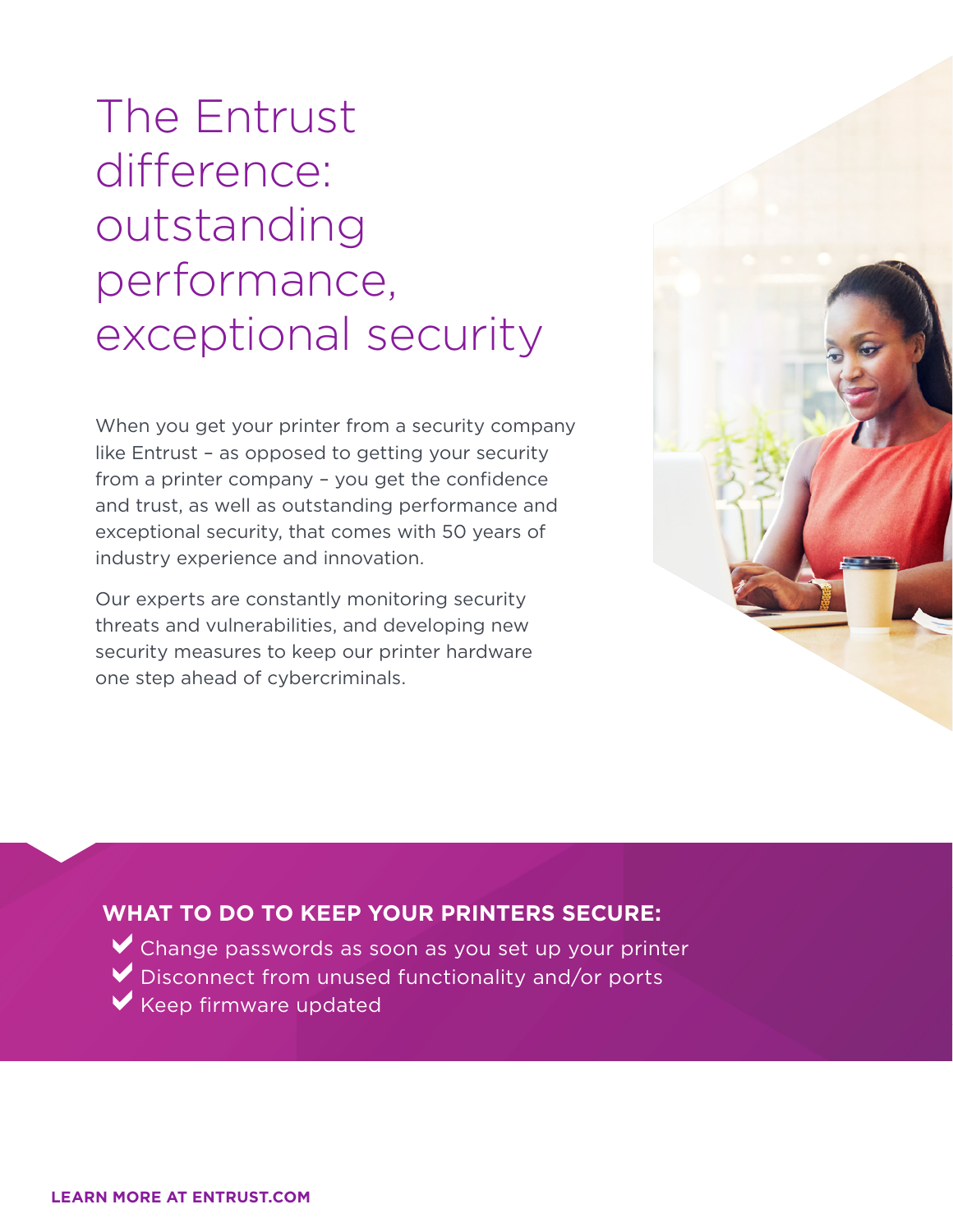We regularly release printer firmware and driver updates that provide powerful security features – printer locks and alerts, enhanced security logs, updated networking components, and beyond – as well as new functionality and enhancements that drive print productivity. These firmware updates ensure your printer hardware continues to deliver outstanding performance while maintaining exceptional security. (So please: Update your firmware on a regular basis!)

Entrust also has a complete portfolio of identity authentication and credentialing solutions that help our customers enact optimal physical and logical security – in their print environments and across the entire organization.

> **Sure, our printers produce compelling, high-quality cards. But without security, none of that matters. That's why we consider ourselves a security company first.**

—Martin Hoff, Product Marketing Manager